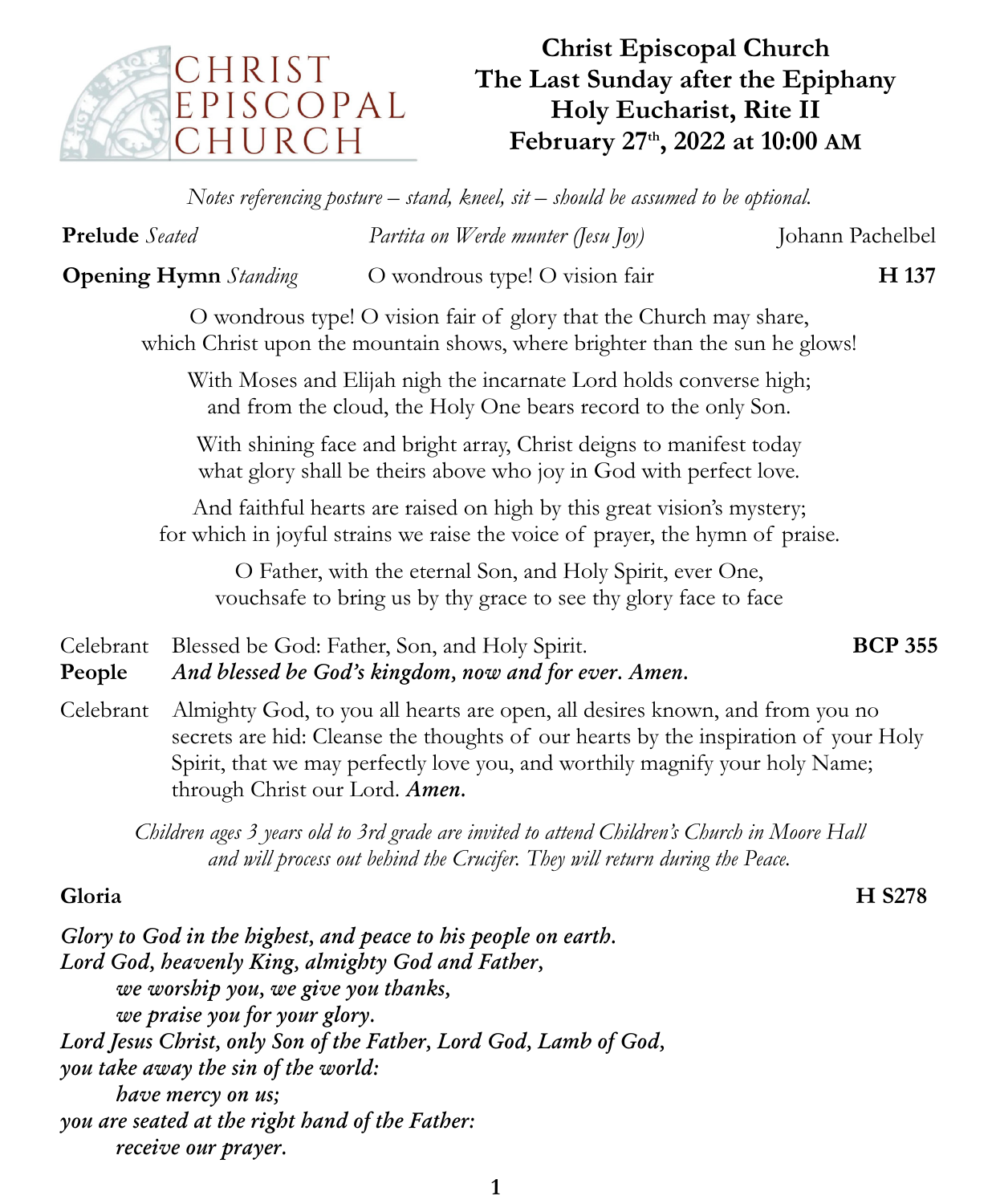For you alone are the Holy One, you alone are the Lord, you alone are the Most High, Jesus Christ, with the Holy Spirit, in the glory of God the Father. Amen.

## **The Collect of the Day BCP 215**

| Celebrant | The Lord be with you. |
|-----------|-----------------------|
| People    | And also with you.    |
| Celebrant | Let us pray.          |

O God, who before the passion of your only-begotten Son revealed his glory upon the holy mountain: Grant to us that we, beholding by faith the light of his countenance, may be strengthened to bear our cross, and be changed into his likeness from glory to glory; through Jesus Christ our Lord, who lives and reigns with you and the Holy Spirit, one God, for ever and ever. *Amen*.

## **The First Lesson** *Seated* **Exodus 34:29-35**

Moses came down from Mount Sinai. As he came down from the mountain with the two tablets of the covenant in his hand, Moses did not know that the skin of his face shone because he had been talking with God. When Aaron and all the Israelites saw Moses, the skin of his face was shining, and they were afraid to come near him. But Moses called to them; and Aaron and all the leaders of the congregation returned to him, and Moses spoke with them. Afterward all the Israelites came near, and he gave them in commandment all that the LORD had spoken with him on Mount Sinai. When Moses had finished speaking with them, he put a veil on his face; but whenever Moses went in before the LORD to speak with him, he would take the veil off, until he came out; and when he came out, and told the Israelites what he had been commanded, the Israelites would see the face of Moses, that the skin of his face was shining; and Moses would put the veil on his face again, until he went in to speak with him.

Reader Hear what the Spirit is saying to God's people. **People** Thanks be to God.

**Psalm 99** *Said responsively by whole verse* **BCP** 728

<sup>1</sup> The LORD is King;

 let the people tremble; \* he is enthroned upon the cherubim; let the earth shake.

2 The LORD is great in Zion; \* he is high above all peoples.

<sup>3</sup>Let them confess his Name, which is great and awesome; \* he is the Holy One.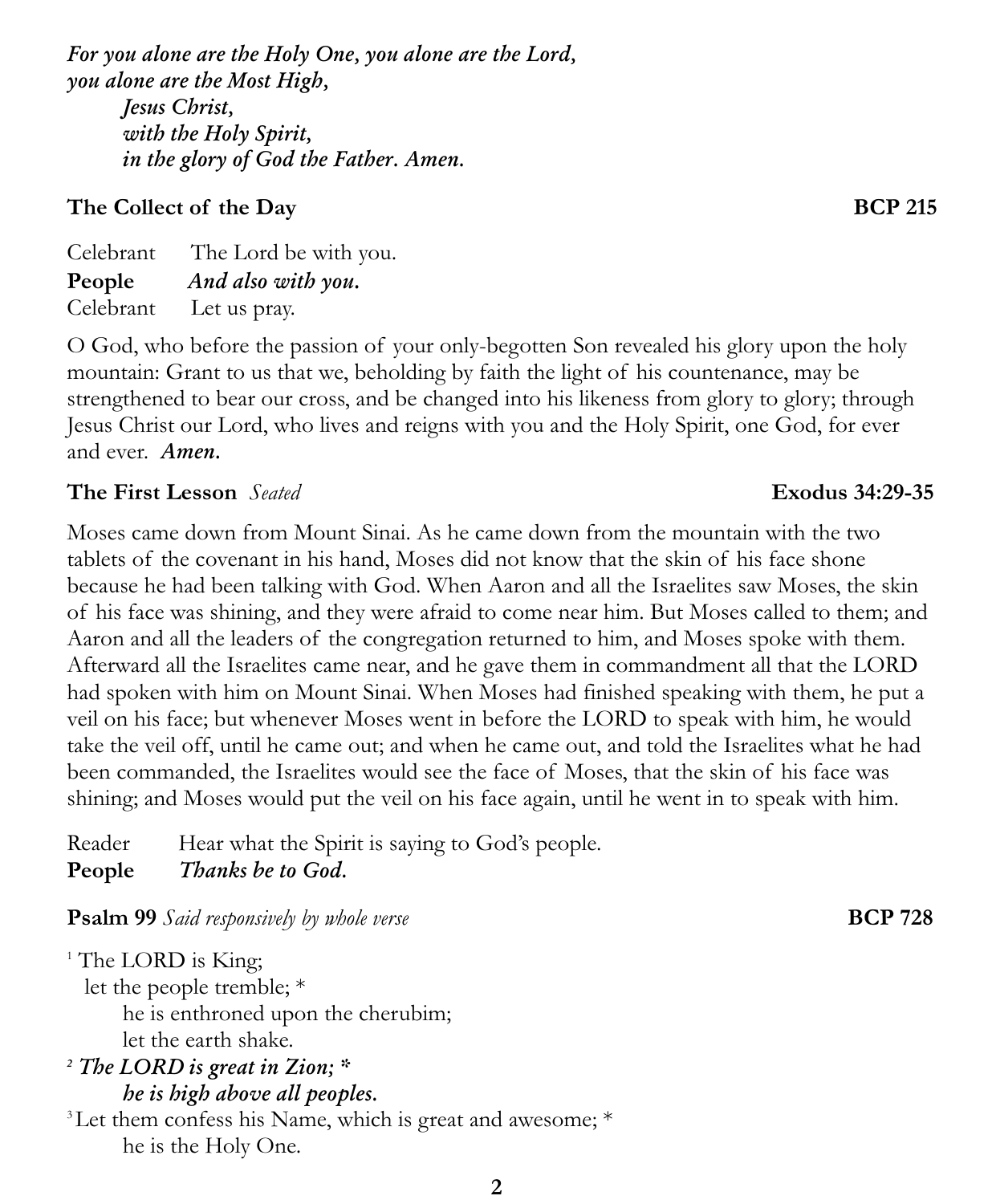4 "O mighty King, lover of justice, you have established equity; \* you have executed justice and righteousness in Jacob." 5 Proclaim the greatness of the LORD our God and fall down before his footstool; \* he is the Holy One. 6 Moses and Aaron among his priests, and Samuel among those who call upon his Name, \* they called upon the LORD, and he answered them. <sup>7</sup> He spoke to them out of the pillar of cloud; \* they kept his testimonies and the decree that he gave them.  $^s$  O LORD our God, you answered them indeed;  $^{\ast}$ you were a God who forgave them, yet punished them for their evil deeds. 9 Proclaim the greatness of the LORD our God and worship him upon his holy hill; \* for the LORD our God is the Holy One.

Since, then, we have such a hope, we act with great boldness, not like Moses, who put a veil over his face to keep the people of Israel from gazing at the end of the glory that was being set aside. But their minds were hardened. Indeed, to this very day, when they hear the reading of the old covenant, that same veil is still there, since only in Christ is it set aside. Indeed, to this very day whenever Moses is read, a veil lies over their minds; but when one turns to the Lord, the veil is removed. Now the Lord is the Spirit, and where the Spirit of the Lord is, there is freedom. And all of us, with unveiled faces, seeing the glory of the Lord as though reflected in a mirror, are being transformed into the same image from one degree of glory to another; for this comes from the Lord, the Spirit.

Therefore, since it is by God's mercy that we are engaged in this ministry, we do not lose heart. We have renounced the shameful things that one hides; we refuse to practice cunning or to falsify God's word; but by the open statement of the truth we commend ourselves to the conscience of everyone in the sight of God

Reader Hear what the Spirit is saying to God's people. **People** Thanks be to God.

**The Holy Gospel** *Standing* **Luke 9:28-36** 

Deacon The Holy Gospel of our Lord Jesus Christ according to Luke. **People** Glory to you, Lord Christ.

Jesus took with him Peter and John and James, and went up on the mountain to pray. And while he was praying, the appearance of his face changed, and his clothes became dazzling

## **The Second Lesson 2 Corinthians 3:12-4:2**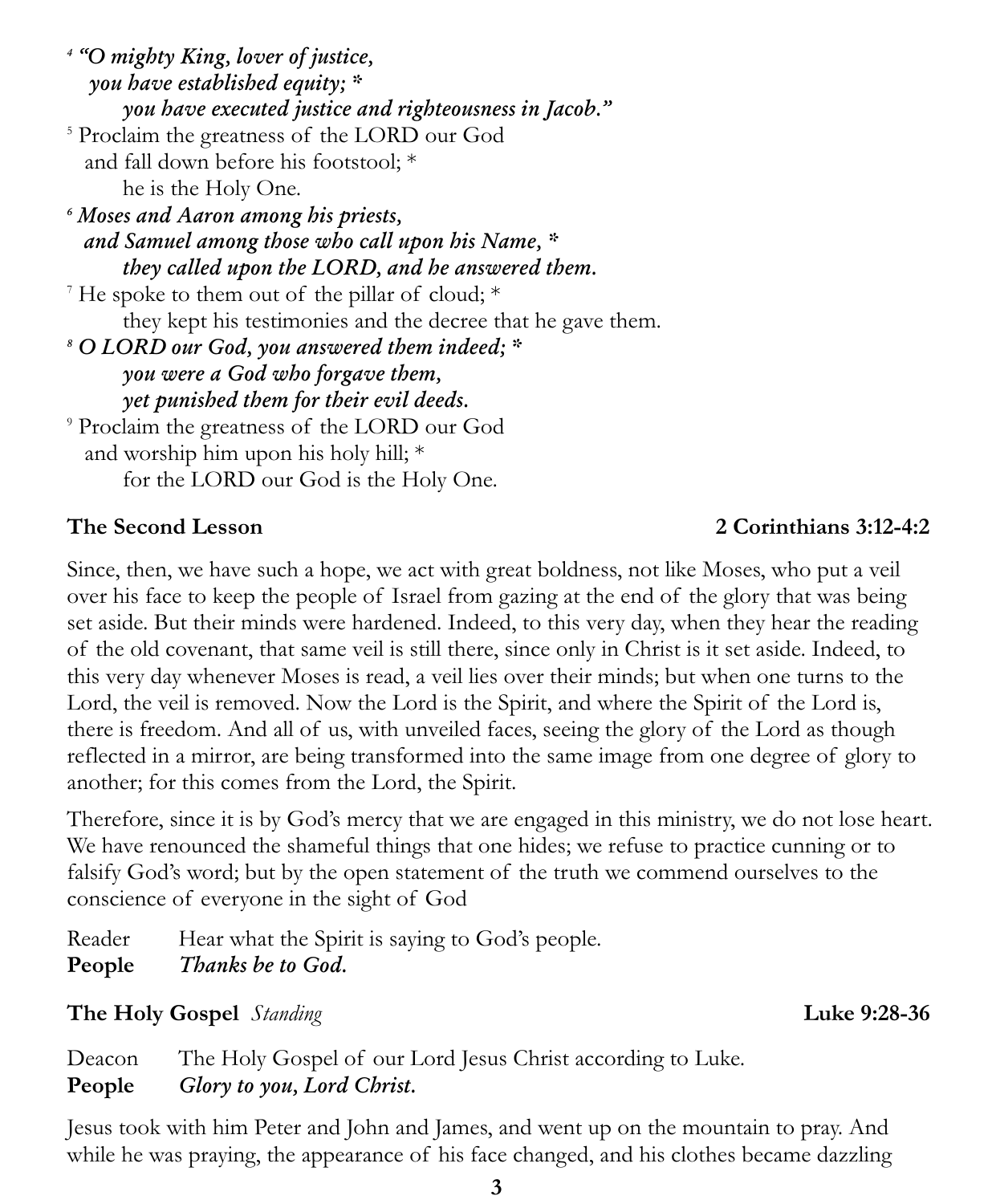white. Suddenly they saw two men, Moses and Elijah, talking to him. They appeared in glory and were speaking of his departure, which he was about to accomplish at Jerusalem. Now Peter and his companions were weighed down with sleep; but since they had stayed awake, they saw his glory and the two men who stood with him. Just as they were leaving him, Peter said to Jesus, "Master, it is good for us to be here; let us make three dwellings, one for you, one for Moses, and one for Elijah"— not knowing what he said. While he was saying this, a cloud came and overshadowed them; and they were terrified as they entered the cloud. Then from the cloud came a voice that said, "This is my Son, my Chosen; listen to him!" When the voice had spoken, Jesus was found alone. And they kept silent and in those days told no one any of the things they had seen.

| Deacon | The Gospel of the Lord.     |
|--------|-----------------------------|
| People | Praise to you, Lord Christ. |

**The Nicene Creed** *Standing BCP 358* 

We believe in one God, the Father, the Almighty, maker of heaven and earth, of all that is, seen and unseen. We believe in one Lord, Jesus Christ, the only Son of God, eternally begotten of the Father, God from God, Light from Light, true God from true God, begotten, not made, of one Being with the Father; through him all things were made. For us and for our salvation he came down from heaven, was incarnate of the Holy Spirit and the Virgin Mary and became truly human. For our sake he was crucified under Pontius Pilate; he suffered death and was buried. On the third day he rose again in accordance with the Scriptures; he ascended into heaven and is seated at the right hand of the Father. He will come again in glory to judge the living and the dead, and his kingdom will have no end.

**The Sermon** *Seated* **The Rev. Dr. Steve Pankey**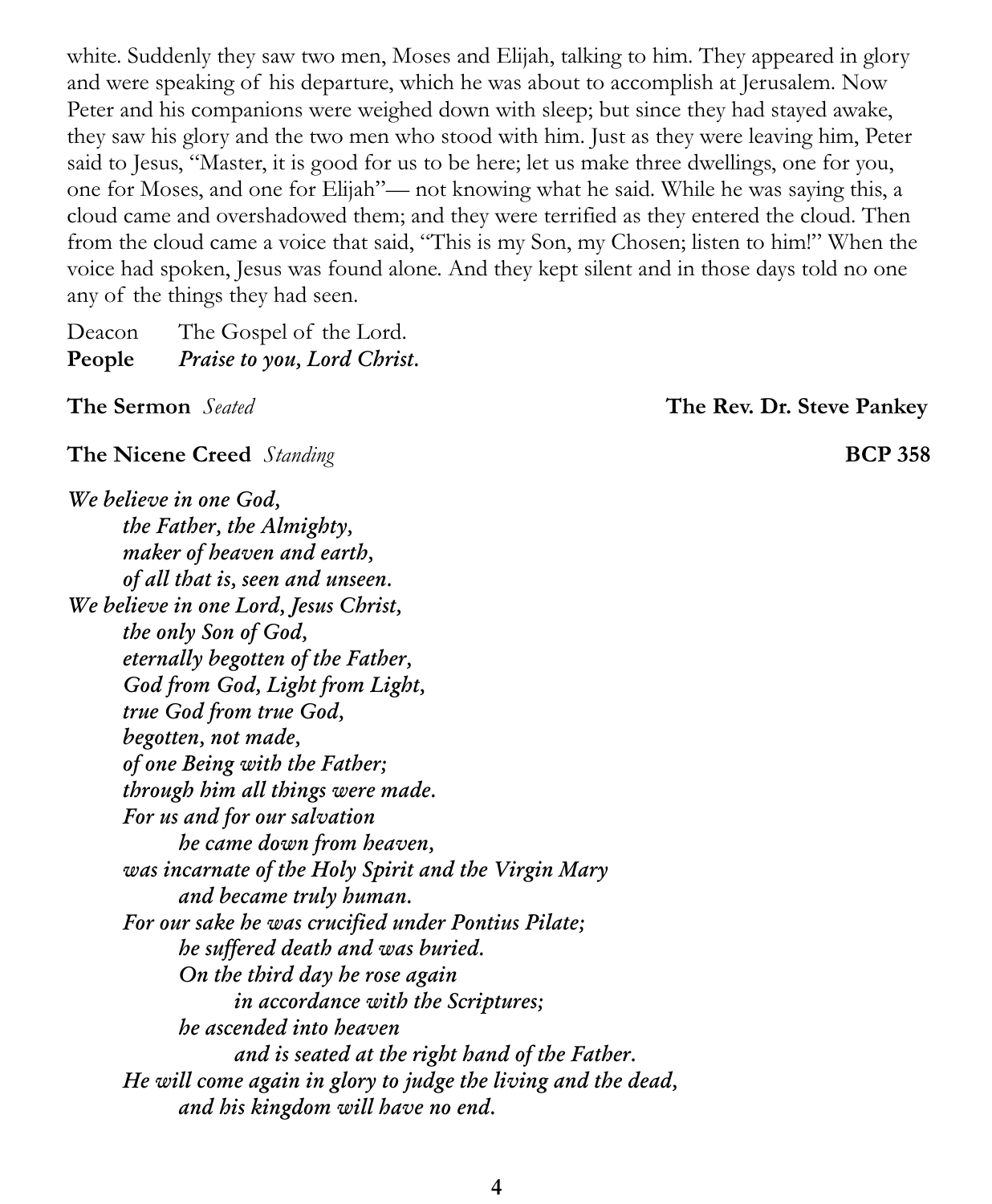We believe in the Holy Spirit, the Lord, the giver of life, who proceeds from the Father [and the Son], who with the Father and the Son is worshiped and glorified, who has spoken through the prophets. We believe in one holy catholic and apostolic Church. We acknowledge one baptism for the forgiveness of sins. We look for the resurrection of the dead, and the life of the world to come. Amen.

## **The Prayers of the People Form V** *Standing* **BCP 389**

In peace, let us pray to the Lord, saying, "Lord, have mercy."

For the holy Church of God, that it may be filled with truth and love, and be found without fault at the day of your coming, we pray to your, O Lord. Lord, have mercy.

For Michael, our Presiding Bishop, for Terry, our own Bishop, for all bishops and other ministers, and for all the holy people of God, we pray to you, O Lord. Lord, have mercy.

For all who fear God and believe in you, Lord Christ, that our divisions may cease, and that all may be one as you and the Father are one, we pray to you, O Lord. Lord, have mercy.

For the mission of the Church, that in faithful witness it may preach the Gospel to the ends of the earth, we pray to you, O Lord.

## Lord, have mercy.

For those who do not yet believe, and for those who have lost their faith, that they may receive the light of the Gospel, we pray to you, O Lord. Lord, have mercy.

For the peace of the world, that a spirit of respect and forbearance may grow among nations and peoples, we pray to you, O Lord.

# Lord, have mercy.

For those in positions of public trust, that they may serve justice, and promote the dignity and freedom of every person, we pray to you, O Lord. Lord, have mercy.

For all who live and work in this community, we pray to you, O Lord. Lord, have mercy.

For a blessing upon all human labor, and for the right use of the riches of creation, that the world may be freed from poverty, famine, and disaster, we pray to you, O Lord. Lord, have mercy.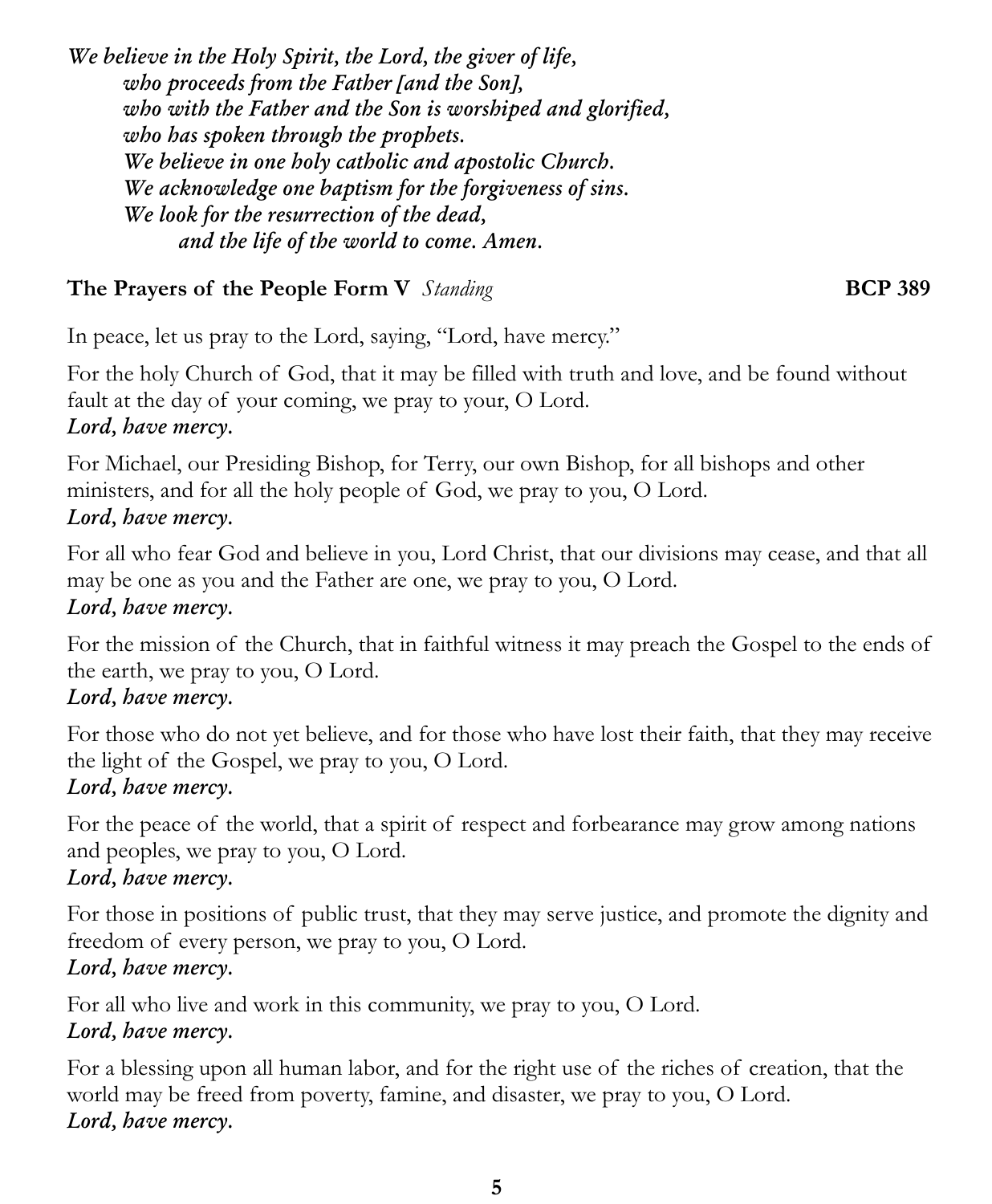For the poor, the persecuted, the sick, and all who suffer; especially...; for refugees, prisoners, and all who are in danger; that they may be relieved and protected, we pray to you, O Lord. Lord, have mercy.

For this congregation, for those who are present, and for those who are absent, that we may be delivered from hardness of heart, and show forth your glory in all that we do, we pray to you, O Lord.

# Lord, have mercy.

For our enemies and those who wish us harm; and for all whom we have injured or offended, we pray to you, O Lord.

# Lord, have mercy.

For ourselves; for the forgiveness of our sins, and for the grace of the Holy Spirit to amend our lives, we pray to you, O Lord.

# Lord, have mercy.

For all who have commended themselves to our prayers; for our families, friends, and neighbors; that being freed from anxiety, they may live in joy, peace, and health, we pray to you, O Lord.

# Lord, have mercy.

For all who have died in the communion of your Church, especially ... , and those whose faith is known to you alone, that, with all the saints, they may have rest in that place where there is no pain or grief, but life eternal, we pray to you, O Lord. Lord, have mercy.

Rejoicing in the fellowship of the ever-blessed Virgin Mary, and all the saints, let us commend ourselves, and one another, and all our life to Christ our God.

**6**

## To you, O Lord our God.

*The Celebrant adds a concluding Collect.*

## **Confession of Sin** *Kneeling BCP 360*

Deacon Let us confess our sins against God and our neighbor.

Most merciful God, we confess that we have sinned against you in thought, word, and deed, by what we have done, and by what we have left undone. We have not loved you with our whole heart; we have not loved our neighbors as ourselves. We are truly sorry and we humbly repent. For the sake of your Son Jesus Christ, have mercy on us and forgive us;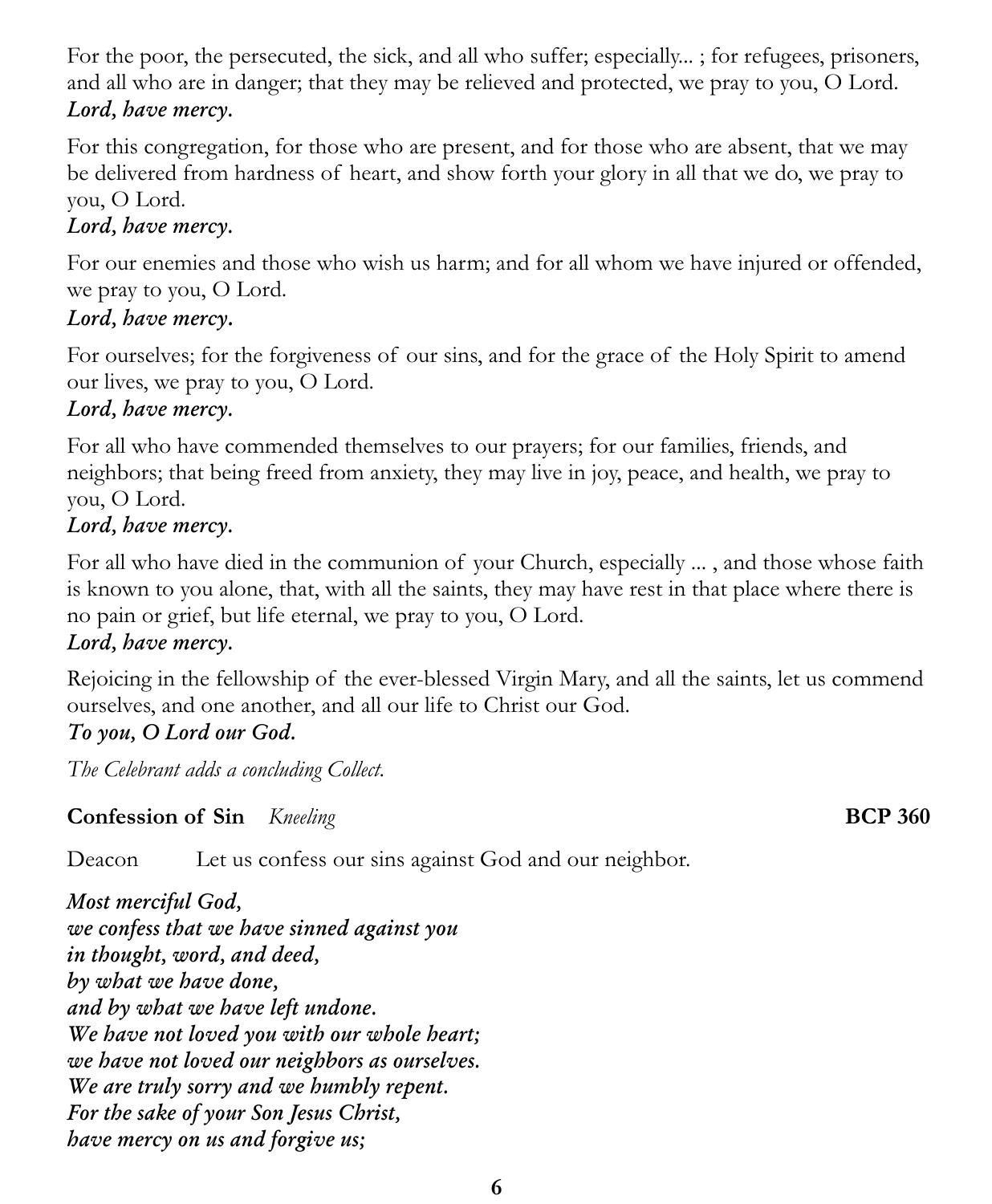that we may delight in your will, and walk in your ways, to the glory of your Name. Amen.

Celebrant Almighty God have mercy on you, forgive you all your sins through the grace of Jesus Christ, strengthen you in all goodness, and by the power of the Holy Spirit keep you in eternal life. Amen.

**The Peace** *Standing*

Celebrant The peace of Christ be always with you. **People** And also with you.

*All greet one another in the name of the Lord.*

## **Welcome and Announcements**

# **The Holy Communion**

## **Music at the Offertory** *The Transfiguration Mark Schweizer*

*After six days, Jesus led Peter, James, and John high upon a mountain top and was transfigured before them, and his clothes became dazzling white, and there appeared with him, Elijah and Moses. Then came a cloud,overshadowing them, and there came a voice, "This is my beloved Son, O listen."*

## **Eucharistic Prayer B BCP** 367

|           | Celebrant The Lord be with you.            |
|-----------|--------------------------------------------|
|           | People And also with you.                  |
|           | Celebrant Lift up your hearts.             |
|           | People We lift them to the Lord.           |
| Celebrant | Let us give thanks to the Lord our God.    |
| People    | It is right to give our thanks and praise. |

It is right, and a good and joyful thing, always and everywhere to give thanks to you, Almighty God, Creator of heaven and earth…

Therefore we praise you, joining our voices with Angels and Archangels and with all the company of heaven, who for ever sing this hymn to proclaim the glory of your Name:

Holy, holy, holy Lord, God of power and might, heaven and earth are full of your glory. Hosanna in the highest. Blessed is the one who comes in the name of the Lord. Hosanna in the highest.

*The people stand or kneel.* 

We give thanks to you, O God, for the goodness and love which you have made known to us in creation; in the calling of Israel to be your people; in your Word spoken through the prophets; and above all in Jesus Christ, the Word made flesh. For in these last days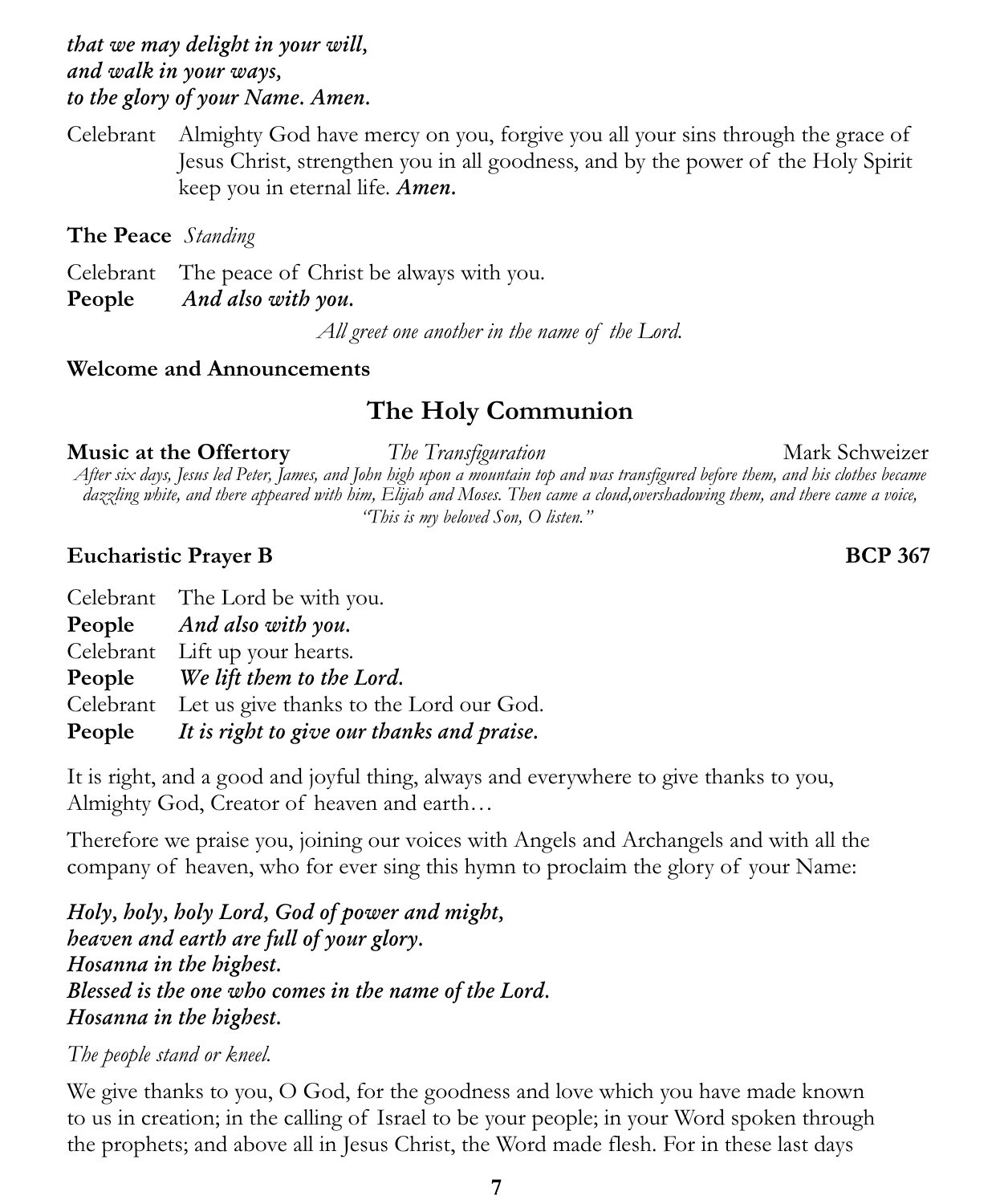you sent Jesus to be incarnate from the Virgin Mary, to be the Savior and Redeemer of the world. In Christ, you have delivered us from evil, and made us worthy to stand before you. In Christ, you have brought us out of error into truth, out of sin into righteousness, out of death into life.

On the night before he died for us, our Savior Jesus Christ took bread; and when he had given thanks to you, he broke it, and gave it to his disciples, and said, "Take, eat: This is my Body, which is given for you. Do this for the remembrance of me."

After supper Jesus took the cup of wine; and when he had given thanks, he gave it to them, and said, "Drink this, all of you: This is my Blood of the new Covenant, which is shed for you and for many for the forgiveness of sins. Whenever you drink it, do this for the remembrance of me."

Therefore, according to his command, O Father,

We remember Christ's death, We proclaim Christ's resurrection, We await Christ's coming in glory;

And we offer our sacrifice of praise and thanksgiving to you, O Lord of all; presenting to you, from your creation, this bread and this wine.

We pray you, gracious God, to send your Holy Spirit upon these gifts that they may be the Sacrament of the Body of Christ and his Blood of the new Covenant. Unite us in the sacrifice of Jesus Christ, through whom we are acceptable to you, being sanctified by the Holy Spirit. In the fullness of time, put all things in subjection under your Christ, and bring us to that heavenly country where with all your saints, we may enter the everlasting heritage of your children; through Jesus Christ our Savior, the firstborn of all creation, the head of the Church, and the author of our salvation.

By Christ, and with Christ, and in Christ, in the unity of the Holy Spirit all honor and glory is yours, Almighty God, now and for ever. *AMEN*.

And now, as our Savior Christ has taught us, we are bold to say,

# **The Lord's Prayer BCP 364**

Our Father, who art in heaven, hallowed be thy Name, thy kingdom come, thy will be done, on earth as it is in heaven. Give us this day our daily bread. And forgive us our trespasses, as we forgive those who trespass against us. And lead us not into temptation, but deliver us from evil.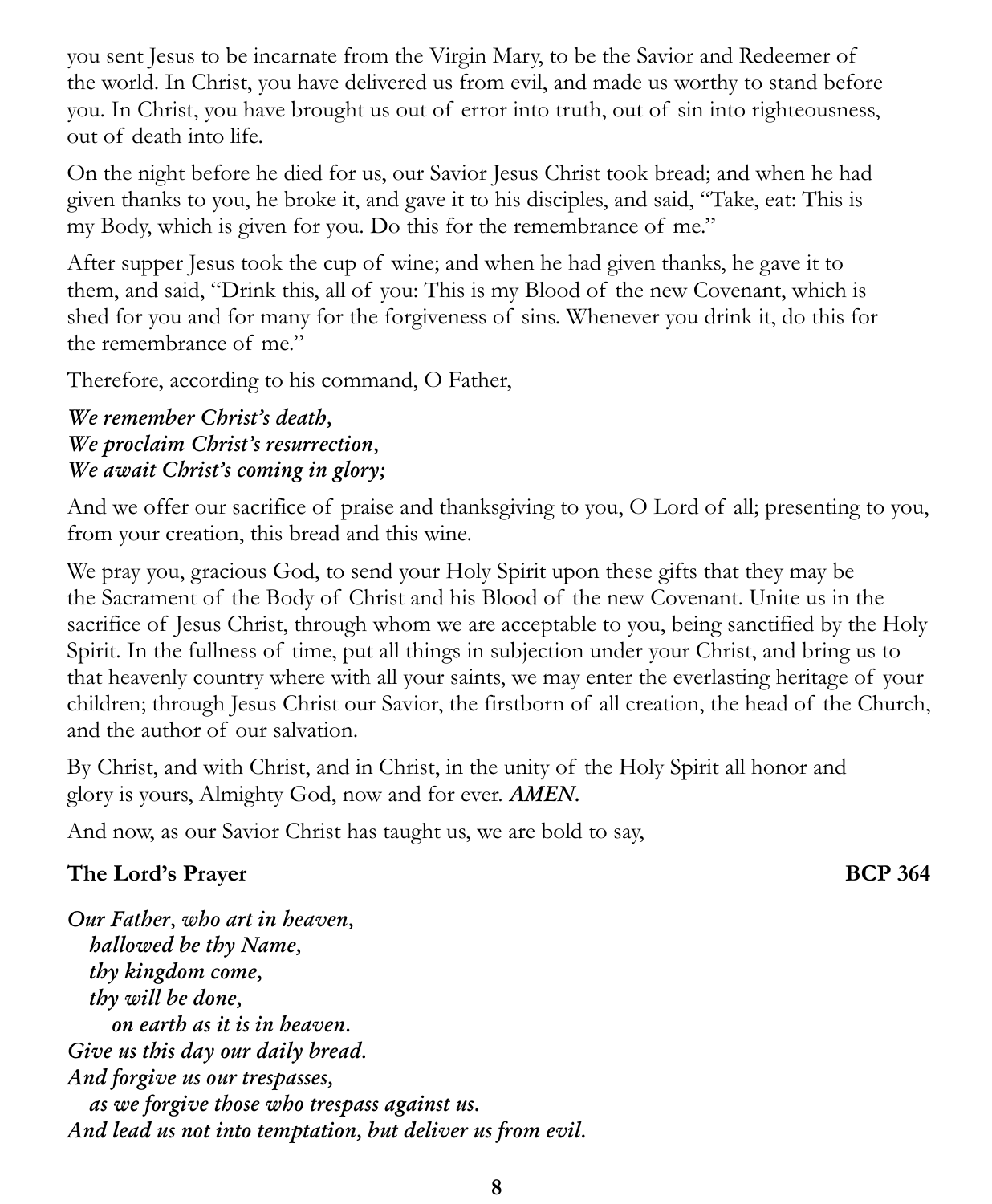For thine is the kingdom, and the power, and the glory, for ever and ever. Amen.

## **The Breaking of the Bread**

Celebrant Alleluia. Christ our Passover is sacrificed for us; **People** Therefore let us keep the feast. Alleluia. Celebrant The Gifts of God for the People of God.

*All persons baptized in any denomination are invited to receive Holy Communion. If you would like to receive a blessing instead of communion, please cross both arms across your chest. If you need a gluten-free wafer, please cross one arm across your chest.* 

**Post Communion Prayer** *Standing or kneeling* **by BCP 366** 

Celebrant Let us pray

Almighty and everliving God, we thank you for feeding us with the spiritual food of the most precious Body and Blood of your Son our Savior Jesus Christ; and for assuring us in these holy mysteries that we are living members of the Body of Christ, and heirs of your eternal kingdom. And now, send us out to do the work you have given us to do, to love and serve you as faithful witnesses of Christ our Savior. To him, to you, and to the Holy Spirit, be honor and glory, now and for ever. Amen.

## **The Blessing**

| <b>Closing Hymn</b> Standing | All my hope on God is founded                                                                                                  | H 665 |
|------------------------------|--------------------------------------------------------------------------------------------------------------------------------|-------|
|                              | All my hope on God is founded; he doth still my trust renew.<br>Mo through ghange and ghange he quidath only good and only two |       |

Me through change and chance he guideth, only good and only true. God unknown, he alone calls my heart to be his own.

Human pride and earthly glory, sword and crown betray our trust; though with care and toil we build them, tower and temple fall to dust. But God's power, hour by hour, is my temple and my tower. God's great goodness e'er endureth, deep his wisdom, passing thought: splendor, light, and life attend him, beauty springeth out of nought. Evermore from his store new-born worlds rise and adore.

Daily doth the Almighty giver bounteous gifts on us bestow; his desire our soul delighteth, pleasure leads us where we go. Love doth stand at his hand; joy doth wait on his command.

Still from earth to God eternal sacrifice of praise be done, high above all praises praising for the gift of Christ his Son. Christ doth call one and all: ye who follow shall not fall.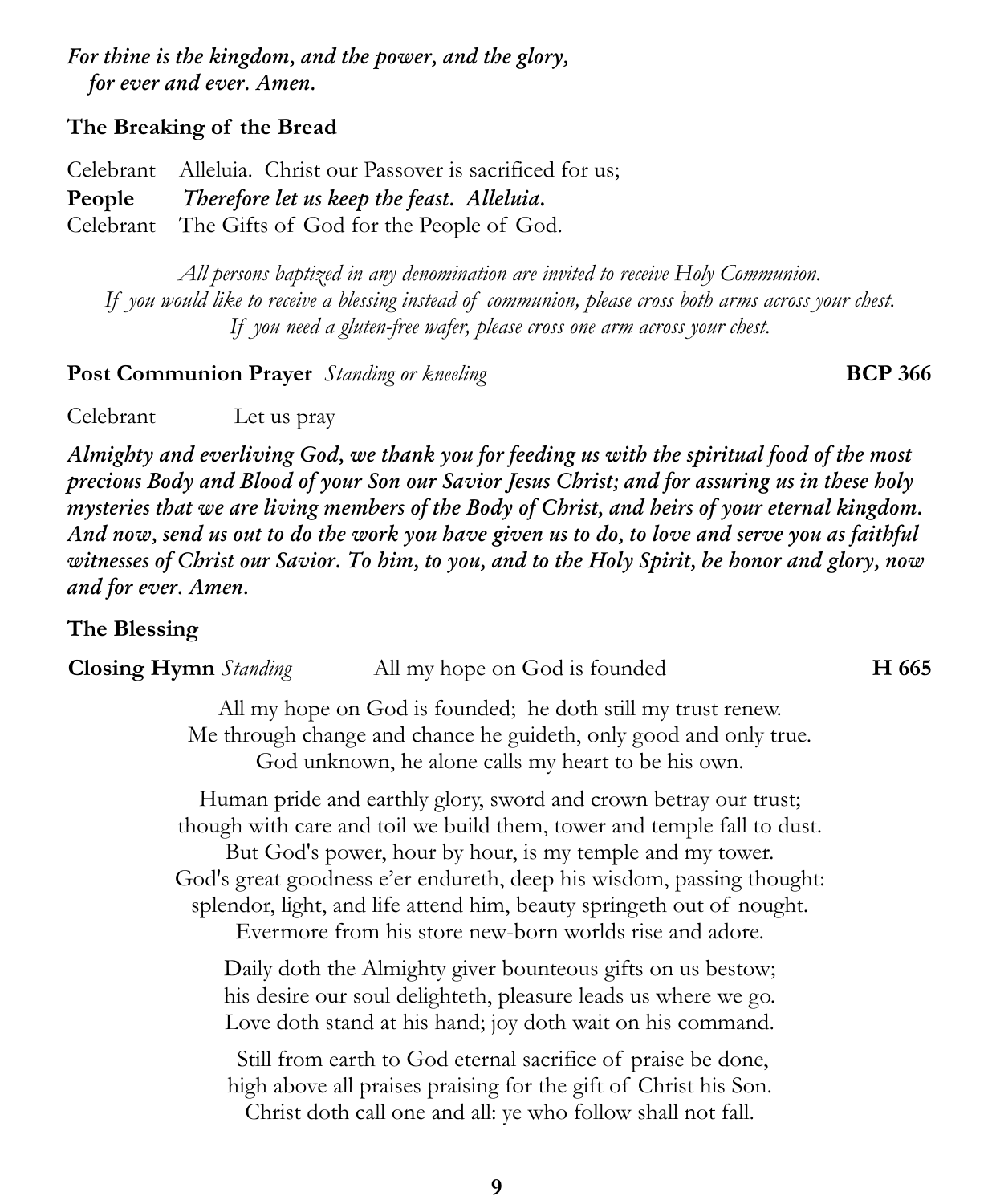### **The Dismissal**

All respond Thanks be to God.

## **Postlude** *Hymne d'Action de grace Te Deum* Jean Langlais

*The altar flowers are given to the glory of God and in gratitude for my church family by Brenda Willoughby.*

#### **We invite you to join us for coffee and doughnuts after the service.**

## **Ministers of the Service**

| Celebrant                | The Very Rev. Becca Kello     |
|--------------------------|-------------------------------|
| Preacher                 | The Rev. Dr. Steve Pankey     |
| Deacon                   | The Rev. Kellie Mysinger      |
| Deacon                   | The Rev. Ken Casey            |
| Organist                 | C. Kenneth Stein              |
| <b>Worship Vocalists</b> | Tyler Smith, Deborah Stein    |
| Audio Visual Team        | Rick Mitchell, Linda Mitchell |

#### **This Week at Christ Church**

**Sunday, February 27 The Seventh Sunday after the Epiphany 8:00 AM** In-person Holy Eucharist Rite I also live-streamed **9:00 AM** Adult Sunday School **10:00 AM** In-person Holy Eucharist Rite II also live-streamed **5:00 PM – 7:00 PM** Episcopal Youth Community – EYC Room

**Monday, February 28** 

**9:00 AM – 12:00 PM** Education for Ministry

**5:30 PM – 8:30 PM** Education for Ministry

**7:00 PM – 9:00 PM** Narcotics Anonymous – Moore Hall

**Tuesday, March 1 10:00 AM** Weekly submission deadline for *The Lancet,* the Sunday bulletin announcements, and the Electronic Bulletin Board (email to [vonda@cecbg.com](mailto:vonda@cecbg.com)) **12:00 PM** Centering Prayer – Chapel **4:00 PM** Yoga – Moore Hall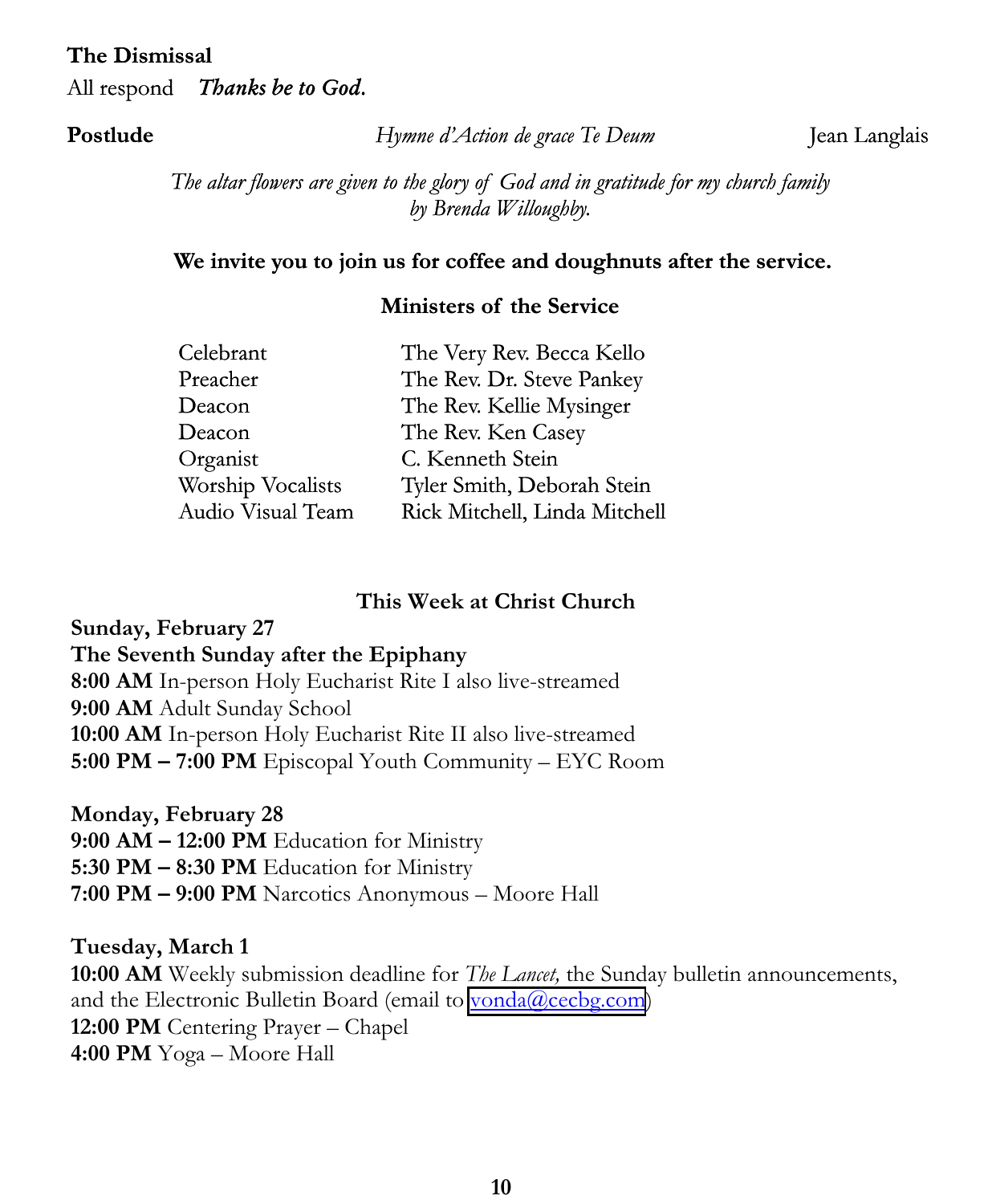**Wednesday, March 2 7:00 AM** Ash Wednesday Service **11:00 AM** Wednesday Community Lunch **12:00 PM** Ash Wednesday Service **5:30 PM – 8:30 PM** Episcopal Campus Ministry **5:30 PM – 7:30 PM** Sacred Grounds – Conference Room **6:00 PM** Ash Wednesday Service

**Thursday, March 3** 

**Friday, March 4**  Church office is closed

**Saturday, March 5 8:00 AM** Brotherhood of St. Andrew

> \*Streamed services can be found at facebook.com/cecbg or https://www.youtube.com/c/CECBG

TO VIEW THE ENTIRE CHURCH CALENDAR, please access our website, cecbg.com.

## **HAPPY BIRTHDAY!!**

| 3/1 Mike Buchanon |
|-------------------|
| 3/2 David Attaway |

3/2 Polly Moore 3/2 Roman Tabor 3/4 Jeff Cash

3/4 Christopher Chaffin 3/6 Sylas Stevens

# Worship

**ASH WEDNESDAY** In the name of the Church, we are all invited to the observance of a holy Lent. We begin with Ash Wednesday liturgy with Holy Eucharist and the imposition of ashes at 7 AM, noon, and 6 PM on Wednesday, March 2. Each of these services will be livestreamed as well.

**LENT 2022** The observance of a holy Lent continues beyond Ash Wednesday with various opportunities for prayer, study, and worship. Beginning March 7th, on Mondays at noon we will walk the Stations of the Cross in the Nave. Tuesdays at noon, our Lent, Literature, and Brown Bag series will meet in person in the Conference Room and online. Pack and lunch and join us as we discuss poetry on the themes of Lent. Wednesdays at noon, our Healing Eucharist will continue each week. Finally, on Thursdays from noon until, beginning March 10th, Mather Becca and Father Steve will be available to hear Confession and offer the Reconciliation of the Penitent.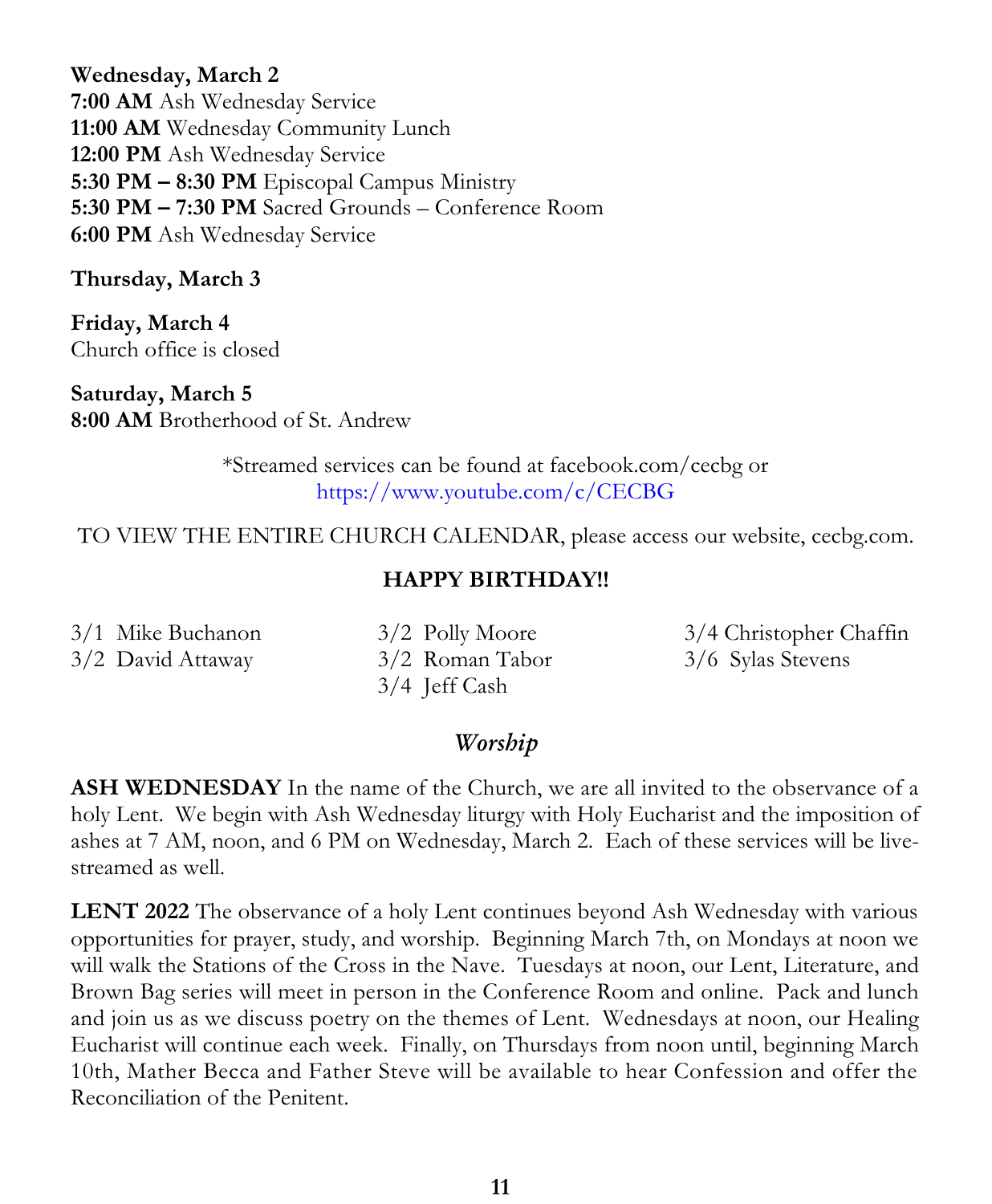**LIVESTREAM WORSHIP** will continue at 8:00 AM and 10:00 AM on Sunday mornings on Facebook and YouTube.

# Learn and Grow

**COFFEE AND THE GOOD NEWS** Grab a cup of coffee and find a seat in Cate's Lounge for a discussion of the Gospel lesson assigned for each week. This Bible Study is relatively unstructured; just a time to get together and to talk about the Scriptures and how they intersect with our own lives. For more information, contact Father Steve or Mother Becca.

**SUNDAY SCHOOL FOR CHILDREN AND YOUTH** will resume next Sunday, March 6th.

**CONVERSATIONS WITH SCRIPTURE** Ken Casey will continue to lead/facilitate the study of Tobit through till the end of February 2022. The group meets in the All Saints Room from  $9.00$  a.m. to  $9.45$  a.m.

**CENTERING PRAYER** is Tuesdays at 12:00 PM. We are meeting in the Chapel. Anyone who is interested is welcome. Any questions, please contact Kathy Wise-Leonard at 270-779 5595 or email [billkathyleonard@bellsouth.net](mailto:billkathyleonard@bellsouth.net) or Janice Erbach at 270-904-1164 or email [kassta@jadegrel.net.](mailto:kassta@jadegrel.net)

# Radiate

**ROOM IN THE INN HAS RESTARTED AT CHRIST CHURCH** After a year off due to COVID, Christ Episcopal Church will once again take our place in the rotation of congregations hosting unhoused neighbors during the cold winter months as a part of Room in the Inn (RITI) beginning November 15th. We will host two Wednesdays a month with a maximum of 11 guests (either 6 men and 5 women or 11 of one gender). Masks and vaccination will be required of all guests and overnight hosts. Volunteers to set up and clean up, provide dinner, breakfast, and a sack lunch, and to stay overnight will be needed to make this happen. If you are interested in helping in any way, please contact Father Steve at [steve@cecbg.com](mailto:steve@cecbg.com)

**CHURCHES UNITED IN CHRIST HELP MINISTRY** is one of the oldest outreach ministries of Christ Church. In partnership with the three other downtown Christian churches, we attempt to assist families with their electric bill, emergency prescriptions, gasoline for an out of town doctor appointment, etc. For the past several months, the NEED has far exceeded our resources to help. In order to effectively sustain this ministry we need for members to step up with a pledge of \$10 or more per week. The Help Ministry at Christ Church currently distributes about \$1,000 per month to those in need using a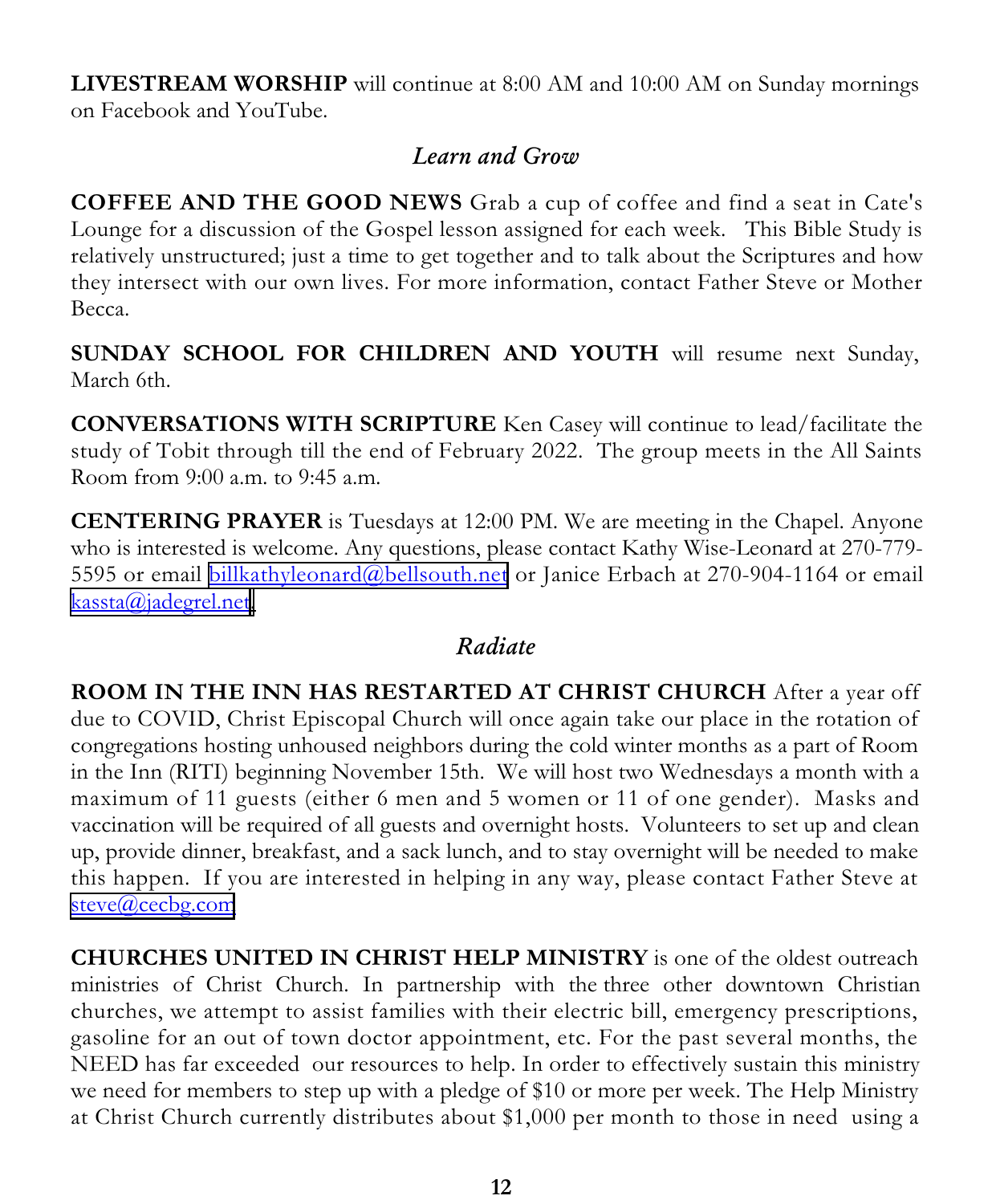voucher system. We only help an individual once every 12 months. Won't you please include a gift to the Help Ministry in your gifts to Christ Church! God Bless Mary, Mary, Karen, Margie, Susan, and Elaine, Your HELP MINISTRY TEAM

**WEDNESDAY COMMUNITY LUNCH** has started serving sack lunches. We are in need of monetary donations to further our program. Your donations are appreciated and can be put in the offering plate with a designation to WCL or may be made online at [https://www.cecbg.com/secure-giving.](https://www.cecbg.com/secure-giving) We are also encouraging folks to join our team of volunteers to assemble and serve! Contact Mary Cash [\(marygcash@gmail.com\)](mailto:marygcash@gmail.com), Janice Erbach [\(kassta@jadegrel.net](mailto:kassta@jadegrel.net)), or Margie Dotson [\(madebg@bellsouth.net](mailto:madebg@bellsouth.net)) for more information.

**ONLINE GIVING** Make a secure contribution online to the current year operating fund and/or other funds. You can make your donations through the church website.

## General Announcements

**QUILTS AND PRAYERS BY THE DAUGTHERS OF THE KING** Calling all quilt owners at Christ Episcopal Church (CEC)! CEC's Daughters of the King (DOK) are sponsoring an event at Christ Church titled, 'Quilts and Prayers'. The Daughters are asking to borrow quilts from church members to be displayed in the church's sanctuary on Saturday, March 26, 2022, from  $1:00 - 4:00$  p.m. With each quilt the Daughters are asking owners to provide four pieces of information: 1. Type/style of the quilt; 2. Name of the person(s) who made the quilt; 3. Name of the person(s) who own the quilt; and 4. A favorite prayer. If a member decides to lend the quilt for the event, please drop-off the quilt and information to church no later than Saturday, March 19, 2022. Quilts will be available for pick-up after the event on Sunday, March 27th. If you have any questions or are in need of a pick-up and/or drop-off of a quilt, please let Miliska Knauft know at [m.knauft@twc.com](mailto:m.knauft@twc.com) or 270-901-0079.

**KROGER COMMUNITY REWARDS** you know that as a Kroger patron, you have the ability to also make a difference at CEC? Simply go to the following link, and follow the instructions to start helping others today:

<https://www.kroger.com/i/community/community-rewards>. Thank you.

**QUIET DAY 2022** will be in person on Saturday, March 12. After having Quiet Day on zoom last year, we are glad to be able to gather at church for Quiet Day this year. We will begin with a small breakfast and conversation in Surface Hall around 8:30. Then we will have Worship and three sessions of contemplation practices before we share a meal together around 12:30. You can come for the full time or for whatever your schedule allows. Sessions will be Icons with Steve, Lectio Divina with Ken, Poetry with Kevin,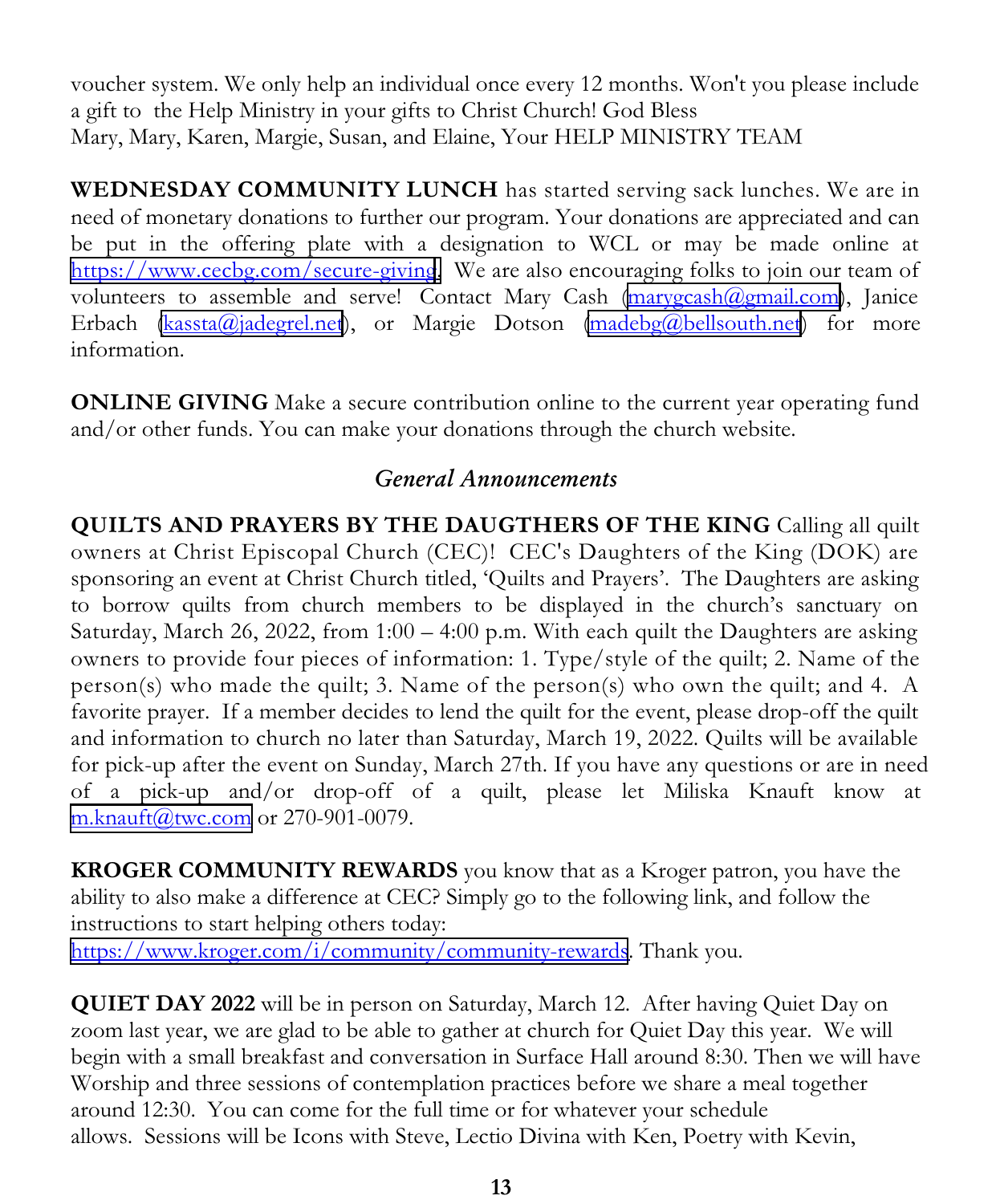Praying in Color with Portia, Praying with the Body with Leslie, and Walking the Labyrinth with Helen. You will be able to sign up online in the following week or so. Please join us. If you have any questions, contact Kathy Wise-Leonard at (279)779-5595 or [billkathyleonard@bellsouth.net](mailto:billkathyleonard@bellsouth.net)

### **Parish Prayer List**

### **Parishioners of Christ Church**

| Judy Adams      |
|-----------------|
| Ruth Anne Bell  |
| Jimmy Bohannon  |
| Aldis Brunson   |
| Claire Campbell |
| Jane Coleman    |
| Angela Collins  |

Dolores Dodd \*Lois Downs Pat Frederick Dean Gilbert Nick Heil Barbara Keith Paula Morgan Jo Owsley

Mary Anne Ringo Fred Siewers Josh Stiles Ed Tivol Karen Towell Carroll Travelsted Pat Waddington Jessie Wolfe

### **Parishioners of Christ Church teaching overseas**

Boo Petersen, South Africa Galen Olmsted, Venezuela

## **Parishioners of Christ Church in discernment for ordained ministry**

The Rev. Billy Adams, *student at V. T. S.* The Rev. Ken Casey, *deacon at Christ Church* 

### **In Thanksgiving**

#### **For our Cloister Community**

**In Remembrance** 

\*Patrick Burns, *brother of Jessie Wolfe & uncle of Karen Crabtree* 

David Horn, *brother of Dick Horn* Carl Hertting, *father of Laurie Joyce*

### **Military serving overseas known by Christ Church parishioners**

### **Family of Christ Church parishioners**

Nik Avery, *great nephew of Andrea Petty*  Jeremy Bennett, *brother-in-law of Karen Crabtree*  Denita Brady, *step-daughter of Bill Collins*  YaYa Briley, *sister of Dolores Dodd*  Arnold Carter, *father of Brittany Whitlow* Josina Cavallo, *sister of Barbara Powell*  Jan Chastain, *sister-in-law of Terrisa Taylor* 

Nancy Cook, *cousin of Sue Edwards*  Mark Crabtree, *brother-in-law of Melinda Grimsley*  Bethaney Adams Curry, *daughter of Karen Adams*  Allen Dodd, *husband of Delores Dodd*  Don, *brother of Terrisa Taylor*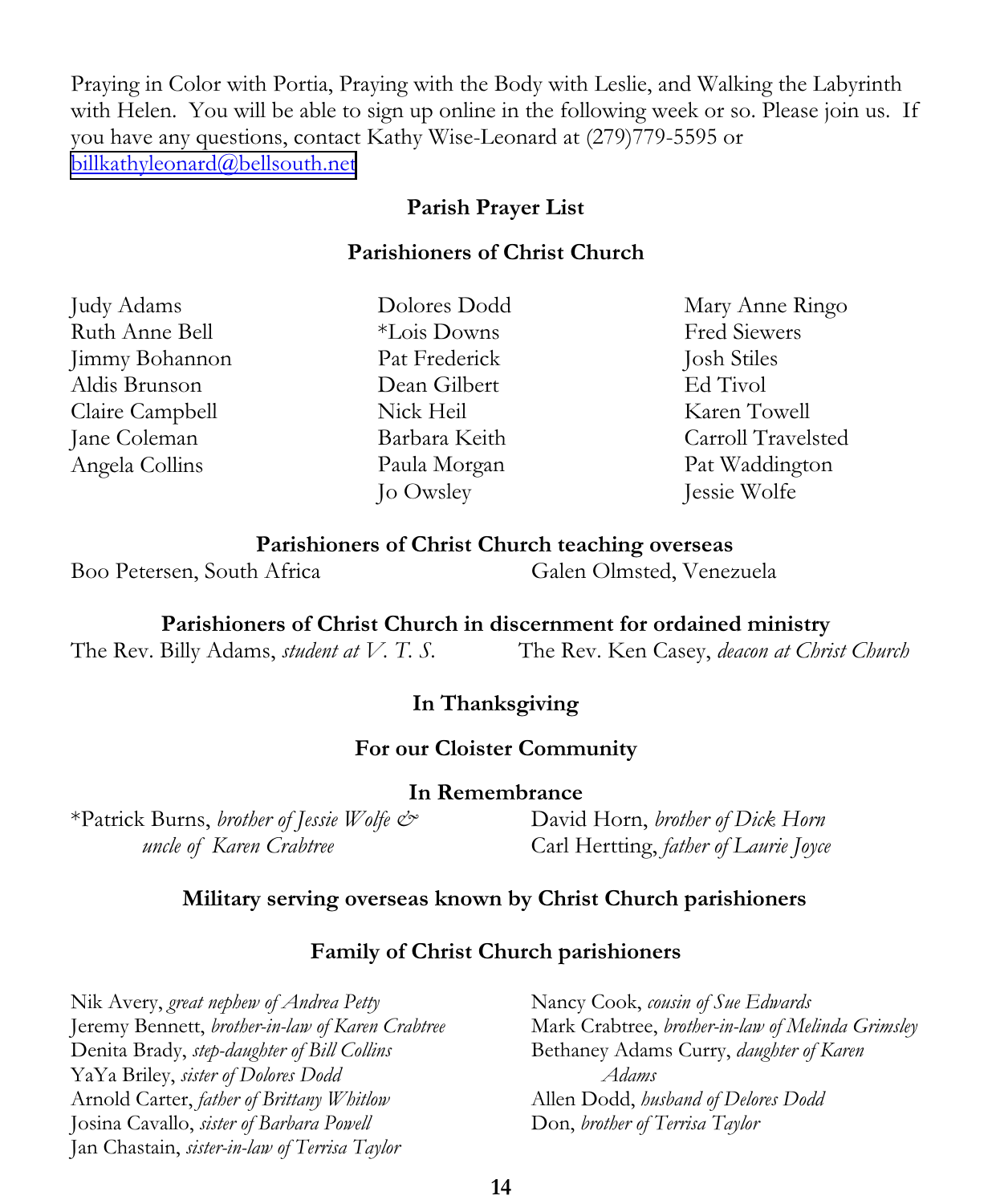Sarah Moore Epperson, *sister of Elizabeth Rhodes*  Bill Escher, *uncle of Stacey Hughes*  Jackie Estes, *sister of Kathy Leonard*  Nancy Farley, *mother of Fonda Hyong*  Hannah Gatland, *granddaughter of Bob & Marti Harrison*  Grant Geyer, *son-in-law of the Hoyng's*  Sally Hertting, *mother of Laurie Joyce*  Doug Hunnewell, *grandson of Maryanne Ringo*  Jake Jacobs, *nephew of Portia Wimp* Jessica Jones, *sister of Melinda Grimsley*  Taylor Kent*, granddaughter of Doug Lawhorn* Ray & Donna Knauft, *parents of Terry Knauft*  Jon Kovara, *uncle of Ken Stein*  Jason LaRue, *nephew of Paul Mysinger* Colleen MacGregor, *daughter of Mary Anne Ringo*  Wayne MacGregor*, son of Maryanne Ringo* Kim Marcum, *niece of Carol Crowe Carraco*  Adison May, *great granddaughter of Sue Wilson*  Keith & Ann Lee McAllister, *parents of Cary McAllister*  Phillip Morgan, *nephew of Paula Morgan*  John Newton, *father of Andrea Petty* 

Daniel Ohrmundt, *brother-in-law of Laurie Joyce*  Adrian Olmsted, *son of Ken Casey*  Devan Parker, *granddaughter of Mary Anne Ringo*  Amanda Parrish-Block, *daughter of Tillie Botwin*  Bobbie Pedigo, *father of Jenny Morehead*  Ed Pulley, *nephew of Carol Barry*  Angelina Sanchez, *niece of Bruce & Barbara Powell*  Nevada Sanchez, *niece of Bruce & Barbara Powell* Delaney & Sydney Schulten, *granddaughters of Tim & Nancy Huston*  Liz Stein, *daughter of Ken Stein*  James Swick, *son of Cathie Huston*  Coy Tucker, *father of Belinda Palmer*  Nic Turner, *relative of Doug Lawhorn* Aisley Warner, great-*granddaughter of Bonnie Schlicht* Liliana Warner, *granddaughter of Bonnie Schlicht*  Bob & Nita Williams, *brother and sister-in-law of Betty Young*  Mona Wimp, *niece of Portia Wimp*  Emily Young, *granddaughter of Paul & Betty Young* Addie Zaker, *niece of Jan Campbell*  Lisa Zaker, *sister of Jan Campbell*

### **Others known by Christ Church parishioners**

Sarah Ashford, *requested by Don Goidel*  Kayla Bailey, *requested by Richard Greer*  Jody Blake, *requested by Karen Adams* Gunther Brock, *requested by Maryanne Ringo*  Gail Brookman, *requested by Shawn Rhodes*  C, *requested by Laurie Joyce* Francisca Cartagnea, *requested by Laurie Joyce* Jared Carter, *requested by Janet Flora*  Chelsea, *requested Don & Lou Goidel* Jerry Cherry, *requested by Tillie Botwin* Mary Louise Cherry, *requested by Tillie Botwin* Grover Dils, *requested by Doug Lawhorn*  Tenzin Dolkar, *requested by Ken Casey*  Josey Edwards, *requested by Laura Goodwin* 

Debbie Embry and family, *requested by Laurie Joyce*  Elizabeth Fox, *requested by George Anna McKenzie*  Jean Gibbens, *requested by George Anna McKenzie*  Chuck & Cheryl Glass, *requested by Bill Riedel*  Chad Hamm, *requested by Janet Grider*  Betsy Harned, *requested by Susan Cook* Howard, *requested by Karen Robeson*  Lynn Huber, *requested by Hamp Moore*  Amelia Beth Jarboe, *requested by LaJuana Wilcher*  Glenn LaFantasie, *requested by Carol Carraco*  Magdelena*, requested by Laurie Joyce*